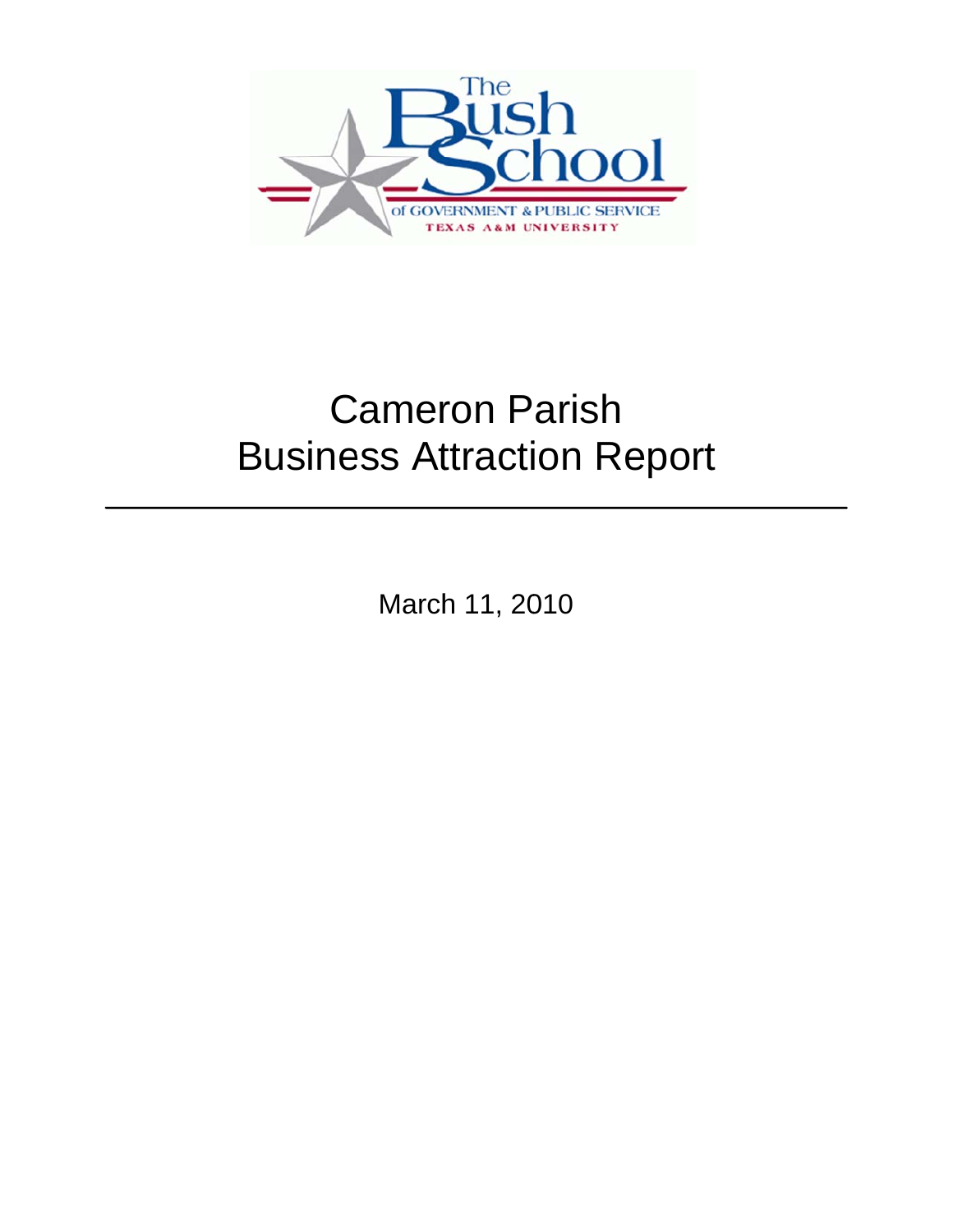## **Introduction**

This report provides research on business location strategies relevant to Cameron Parish. The Bush Team obtained information from sources such as academic journals, company websites, and interviews to determine what specific characteristics businesses evaluate in determining new locations and business feasibility. The first section describes the specific characteristics and the second section analyzes the business development feasibility in Cameron Parish. The final section provides recommendations for Cameron Parish to encourage further business development.

# **Section 1: Business Site Location Criteria**

Retail businesses (businesses selling goods or merchandise from a fixed location) such as grocery stores, convenience stores, and truck stops consider location as the most important site selection factor (Meirleir, 2008). These retail businesses rely on visibility from store front exposure (Clark, 1954; Craig, 1984; Ghosh, 1987; Axman, 2003). In simple terms, a good location maximizes monetary return while minimizing possible risks. A poor location choice is one of the foremost causes for all business failures (Meirleir, 2008).

# **Community Characteristics and Location Choice**

To minimize risks from settling a business at a poor location, retailers evaluate community characteristics. The main community factors important to retailers include socio-economic characteristics; geographic factors, competition, and costs; community environment; government support; and economic climate.

## **Socio-Economic Characteristics**

During the location selection process, retailers first consider socio-economic characteristics of the community (Kumar and Karande, 2000). Retailers often seek areas with a large population and high population density. Growth rate and immigration rate are also two crucial signs of future potential for the area. According to Hoch et. al. (1995) and other sources, retailers consider age distribution a factor because the elderly are more likely to be price sensitive, buy fewer things, and have lower future consumption potential compared to younger consumers. Therefore, retailers favor communities with young people approaching their prime earning years.

In addition to income and age of the population, household factors also influence where businesses locate. For example, households with larger storage facilities are more likely to buy larger quantities of goods (Hoch et. al. 1995). The average expenditure, per person, in households with children far exceeds those households with no children (IBISWorld, 2009a).

## **Geographic Factors, Competition, and Costs**

Businesses also account for geographic factors, competition, and costs. Geographic factors relate to consumer accessibility and time spent shopping and access to suppliers. For example, an important infrastructure component is the trade area, defined as an area where over 50 percent of customers' sales originate (The Strategic Edge), or trading center, a geographic location where business customers live. A store's location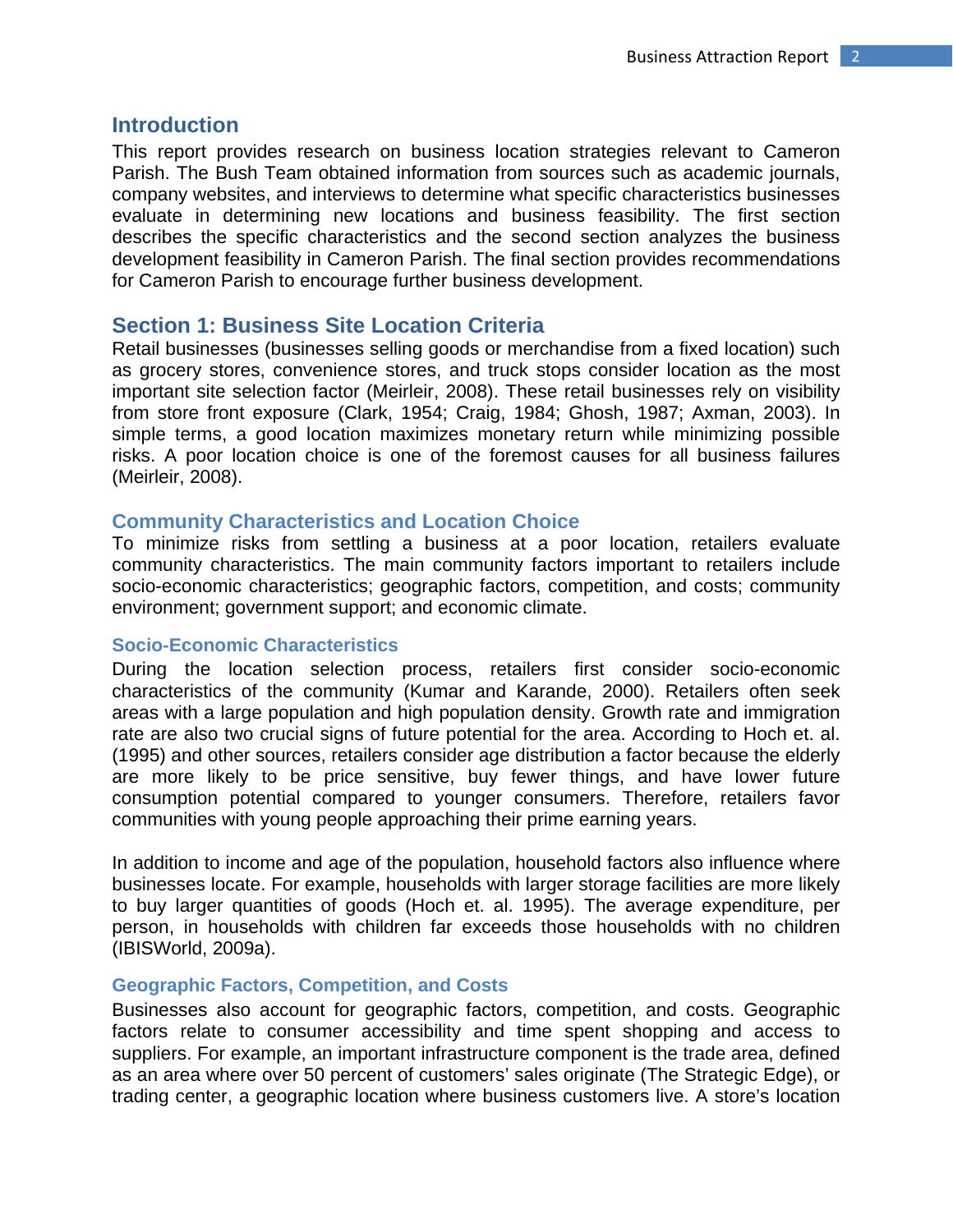determines consumers' transportation costs and consumers usually choose to shop at locations where there are a number of retail outlets. This reduces consumer transportation costs and overall shopping time (Kumar and Karande, 2000). In addition, businesses benefit from shared infrastructure, where there is more than one retail outlet. Moreover, businesses establish locations on a "strategic" side of the street. For example, market research suggests that the "going-home" side of the street is preferable to the "going-to-work" side, especially for grocery stores and convenience stores (Axman, 2003). Therefore, close proximity of a potential location to a trade area increases the likelihood this location will be considered as a possible store site.

In addition, businesses consider proximity to suppliers as they are essential for obtaining goods. Specifically, retailers consider the location's proximity to suppliers' distribution centers and support of good transportation centers (Meirleir, 2008).

Overall costs and competition are of course considered as well. A site's costs may include rent, labor, and advertising fees. Businesses, not surprisingly, choose the lowest combination of these three costs. However, lower costs do not always translate into a better location. In addition to costs, the number of competitors plays a complex role in site selection. Though a small number of competitors located in an area tend to strengthen a store's monopoly, clusters of competition may generate attraction to what is being sold (Schmidt and Lee, 1979). Increasing retail sales and industrial production are also favorable signs when businesses looking to locate near a community (Meirleir, 2008 and Axman, 2003). Finally, retailers research the recent history of the site. Retailers want to know whether the site was occupied by a similar store in the past, whether it failed, and, if so, why (Axman, 2003).

#### **Community Environment**

Business developers also assess the community's environment to evaluate the context for the business's everyday operations. They evaluate the possible liabilities such as the potential for natural disasters and crime rates. High quality schools and medical facilities attract retailers, because these factors attract people to the community and help increase consumption. Community attitudes also affect the retailers' decision. A community that cares about its future and actively involves itself in new business development will promote existing businesses and attract new ones (Axman, 2003).

## **Government Support of Businesses**

Local government support plays a role in business selection sites. Businesses consider what measures local government has or might take to encourage or discourage business development. The important government support factors are local laws, regulations, and taxes. Retailers might encounter restrictive ordinances, such as limitations on work hours, truck load limits, and zone restrictions. Retailers prefer, of course, that these kinds of restrictive ordinances are minimal. Moreover, a lower business tax and sales tax compared to other locations are selection considerations. Ultimately, companies welcome any public services that assist businesses operations (Meirleir, 2008, Axman, 2003 and Burayidi, 2001).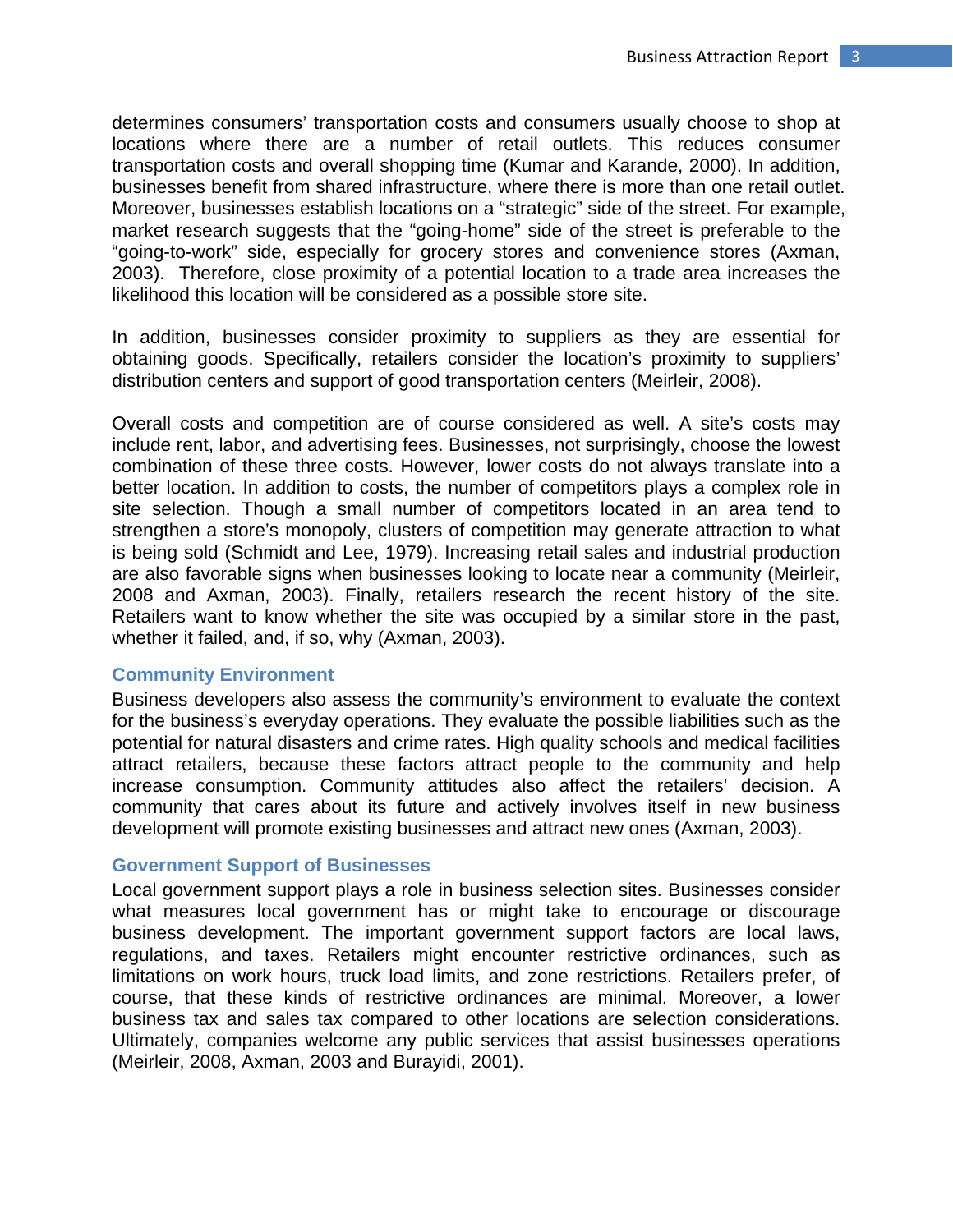# **Specific Service Industry Factors**

Gas stations and truck stops and restaurants and hotels/motels have more specific location criteria.

## **Gas Stations/Truck Stops**

Gas stations and truck stops have high capital costs and operate on a high volume, low margin basis. Maintaining a sufficient retail volume is the key for surviving and developing in the industry. Price and location play a key role in a location's ability to sell large volumes of fuel in a given timeframe. A location alongside a major road or intersection with quick "on and off" ramp access is ideal. Another prime location site is near a large shopping center. Additionally, locations in suburban neighborhoods with large commuter populations are also highly desirable (Parker, 2009).

Taxes are also a consideration. Federal and state taxes (not including local taxes) accounted for about 12 percent of the price of a gallon of gasoline in 2008 (IBISWorld, 2009b). Therefore, a community with low local taxes is more competitive than others. Furthermore, the substantial capital cost involved in obtaining land and an existing station or truck stop, or developing a station or stop heavily influences a company's decision to locate in a given place. Low property costs have a strong appeal for a business (IBISWorld, 2009b).

#### **Restaurants and Hotels/Motels**

Restaurants and hotels/motels rank location factors differently from other retail businesses that may require considerable foot traffic and high visibility. For example, restaurants and motels favor heavy tourist traffic. Cultural and recreational facilities like theaters, museums, and historical attractions attract visitors (Meirleir, 2008).

For restaurants, costs for materials and supplies substantially impact the economic return (Tzeng et al., 2002). Purchasing materials and paying delivery costs account for up to 36 percent of total expenses (IBISWorld, 2009c). Therefore, businesses consider the distance between a potential restaurant site and its suppliers. In addition, a site in a location near city centers, highways or residential areas is also highly desirable as it is possible to possess a multi-skilled and flexible workforce (Bull, 1994). Although restaurants compete fiercely with each other, they also try to cluster in a center to attract more customers, especially when they serve a diverse array of foods (Tzeng et al., 2002).

Hotels and motels also see location as one of the most important determinants of attracting guests (Cadotte and Turgeon, 1988; Horak, 1997; Enz, Canina, and Zhaoping, 2008). The top three factors applicable to hotels and motels are (1) the business climate such as current situation and opportunities for growth; (2) distance between the hotel/motel and one or more specific places such as a beach, city center, airport or a busy highway interchange; and (3) surrounding neighborhood amenity or quality such as noise pollution, views from rooms, and property value (Bull, 1994). The health of the economy of a site also influences the development of hotels (Munoz, 2009). Negative community characteristics would be (1) declining retail sales; (2) activities of large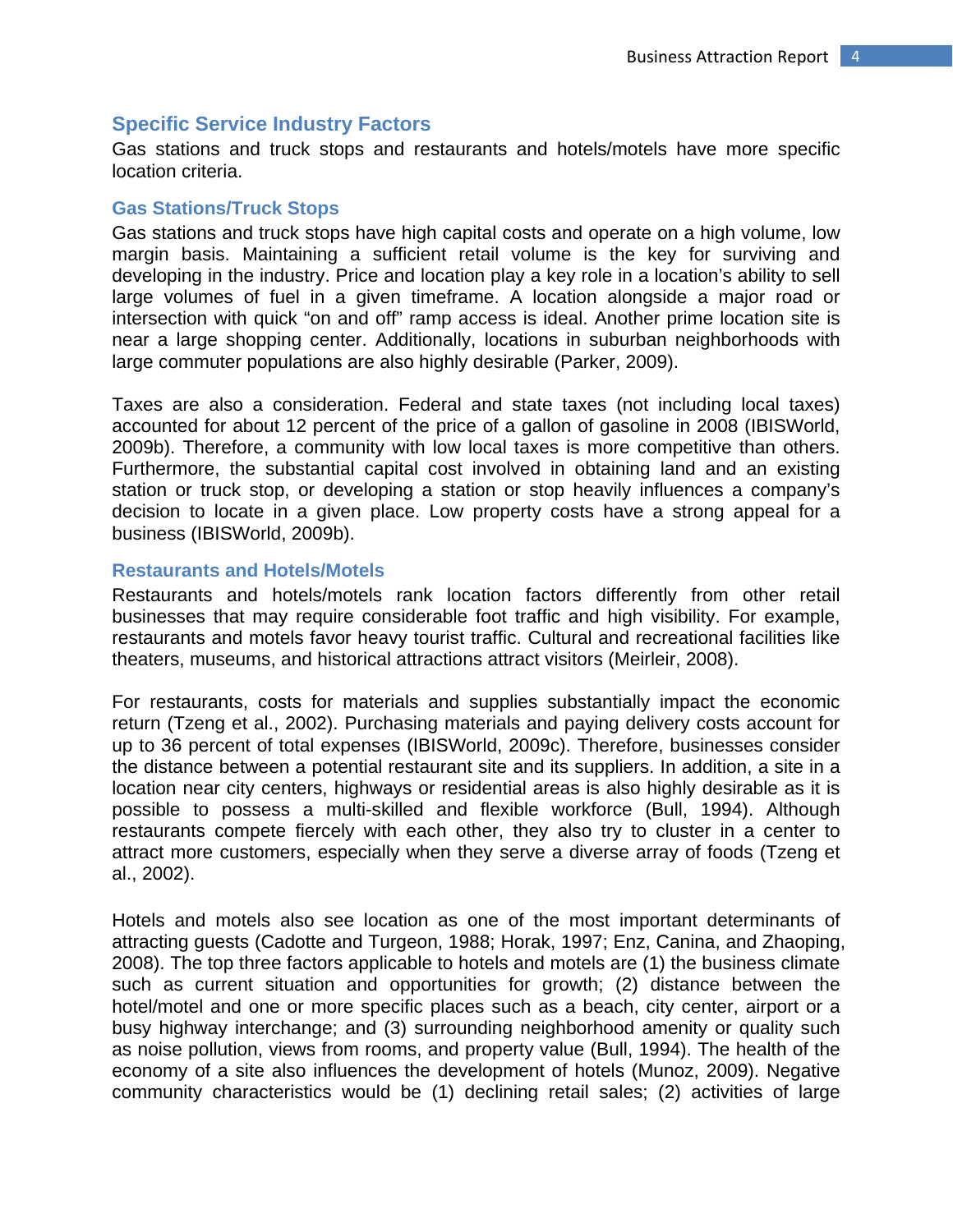industrial firms moving out of the location; (3) high unemployment rate; and (4) apathetic local residents and officials (Meirleir, 2008).

# **Cameron Parish Implications**

The following section presents business establishment criteria relating specifically to Cameron Parish's demographics, geography, economy, and government support. Cameron's ability to attract businesses based on these factors is also discussed. The data presented in comes from the Cameron Parish Redevelopment Plan (CPRP, 2007), Cameron Parish Hazard Mitigation Plan (CPHM, 2009), and the US Census Bureau. Due to lack of updated data, all conclusions of the analysis are based on data before July 2008.

## **Demographic Aspects**

Analysis of Cameron Parish's economic potential begins with a review of its current demographic factors, summarized below in Table 1.

| Categories                                      | Year       | Cameron               | Louisiana         |
|-------------------------------------------------|------------|-----------------------|-------------------|
| <b>Population</b>                               | 2008 est.* | 7,238                 | 4,410,796         |
|                                                 | 2010 est.# | 10,160                |                   |
| <b>Population density</b>                       | 2007 est.# | 6.0 people per sq.mi. |                   |
| Median age                                      | 2000*      | 35.0 years old        | 35.1 years old    |
| 18 years and over                               | 2000*      | 71.6%                 | 72.7%             |
| 65 years old or over                            | 2008 est.* | 11.8%                 | 12.2%             |
| Total households (percent of the<br>population) | 2000*      | 3,592 (85.1%)         | 1,656,053 (67.9%) |
| <b>Married Couples</b>                          | 2000*      | 2,236                 | 809,498           |
| children<br>With<br>under<br>18<br>years        | 2000*      | 1,133                 | 374,158           |
| <b>Without children</b>                         | 2000*      | 1,103                 | 435,340           |
| Living alone                                    | 2000*      | 752                   | 419,200           |
| Median income for a household                   | 2008 est.* | \$49,984              | \$43,635          |
| Poverty rates (percent of the<br>population)    | 2008 est.* | 12.7%                 | 17.6%             |

## **Table 1: Demographic Information for Cameron Parish**

Source: U.S. Census Bureau is denoted by an "\*".

Cameron Parish Hazard Mitigation Plan is denoted by"#".

The Parish population after Hurricane Rita decreased to 7,238 residents by July 2008 and the population density decreased to 6 people per square mile. The number might be lower after Hurricane Ike in September 2008. The population increased to 10,160 in the following years, but is still below the population threshold for many new retailers (CPHM, 20). Small population size and low population density are the largest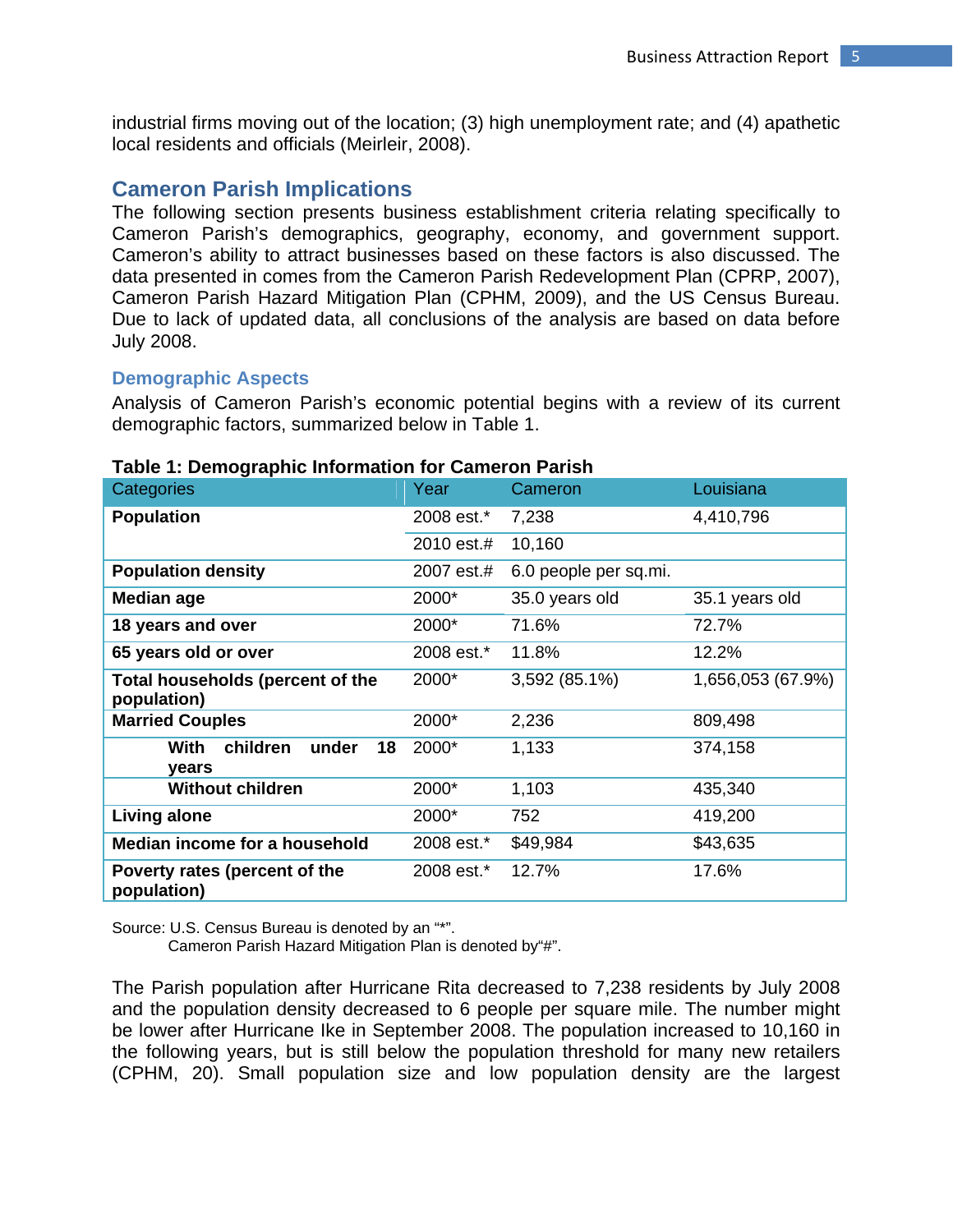challenges for Cameron, because they would limit the quantity of consumption and are likely to deter potential retail companies.

Louisiana's personal and household income level are lower than the national average while its poverty rates are higher than national average level. Relative to the rest of Louisiana, Cameron Parish's income levels are lower than the state average while its poverty rates are higher than the state average (CPHM, 21). These factors, combined with low education levels, may detract potential business owners due to lower spending abilities of Cameron residents. However, the Parish's median age and percent of young people approaching their prime earning years indicate a potentially high future consumption capability. Furthermore, the home ownership rate of Cameron is much higher than that of both Louisiana and U.S. (66.2%) (US Census Bureau). Though Hurricanes Rita and Ike made large proportion of people have to stay in mobile homes temporarily, most of them could return in future years according to the housing outreach plan. Also, almost half of Cameron householders are couples with children or people living alone (CPHM, 21). As discussed in section 1, these two groups consume more than other household types.

#### **Geographic Aspects**

Cameron Parish has unique geographic aspects that affect its economic development potential. For example, despite being the largest parish in Louisiana by land area, 85% of Cameron's surface area is water or estuarine marsh. Among the seven parish areas (Cameron, Southwest Cheniers, Southeast Cheniers, Hackberry, Lone Pine, Grand Lake/Sweet Lake and Lowry & Klondike), only the north part of the Parish including Hackberry, Grand Lake/Sweet Lake and Lowry & Klondike are suitable for commercial use(CPRP, III-1). Therefore, land available for urbanized use is limited to around 3% of the parish area (CPRP, II-7).

The transportation system in Cameron Parish includes roads, navigable waterways, and aircraft facilities. State roadways and roads inside the Parish are in good condition and can support the growth of the residential, commercial, and industrial sectors. The Parish also has plans to develop ship channels and port and waterfront infrastructure for commercial use (CPRP, II-13, II-16). The limitation of land use and lacking of a central trading center would negatively impact any business attraction plan, but the transportation conditions are an attraction to businesses.

#### **Economic Climate**

This unique geography has played an important role in the evolution of Cameron Parish's economy, which is primarily oriented around oil/gas extraction and the seafood industry. There are many branches of large industrial firms including Texaco, Chevron, Williams and El Paso located in the Parish (CPRP, II-1). The attraction of these companies indicates a favorable economic climate. In interviews conducted during the research for this paper, directors of these branches all expressed an expectation of grocery stores, convenience stores and gas stations to be established in the area.

While oil and gas tends to dominate the Cameron Parish economy, commercial and recreational fishing are also major economic drivers. Cameron Parish has three national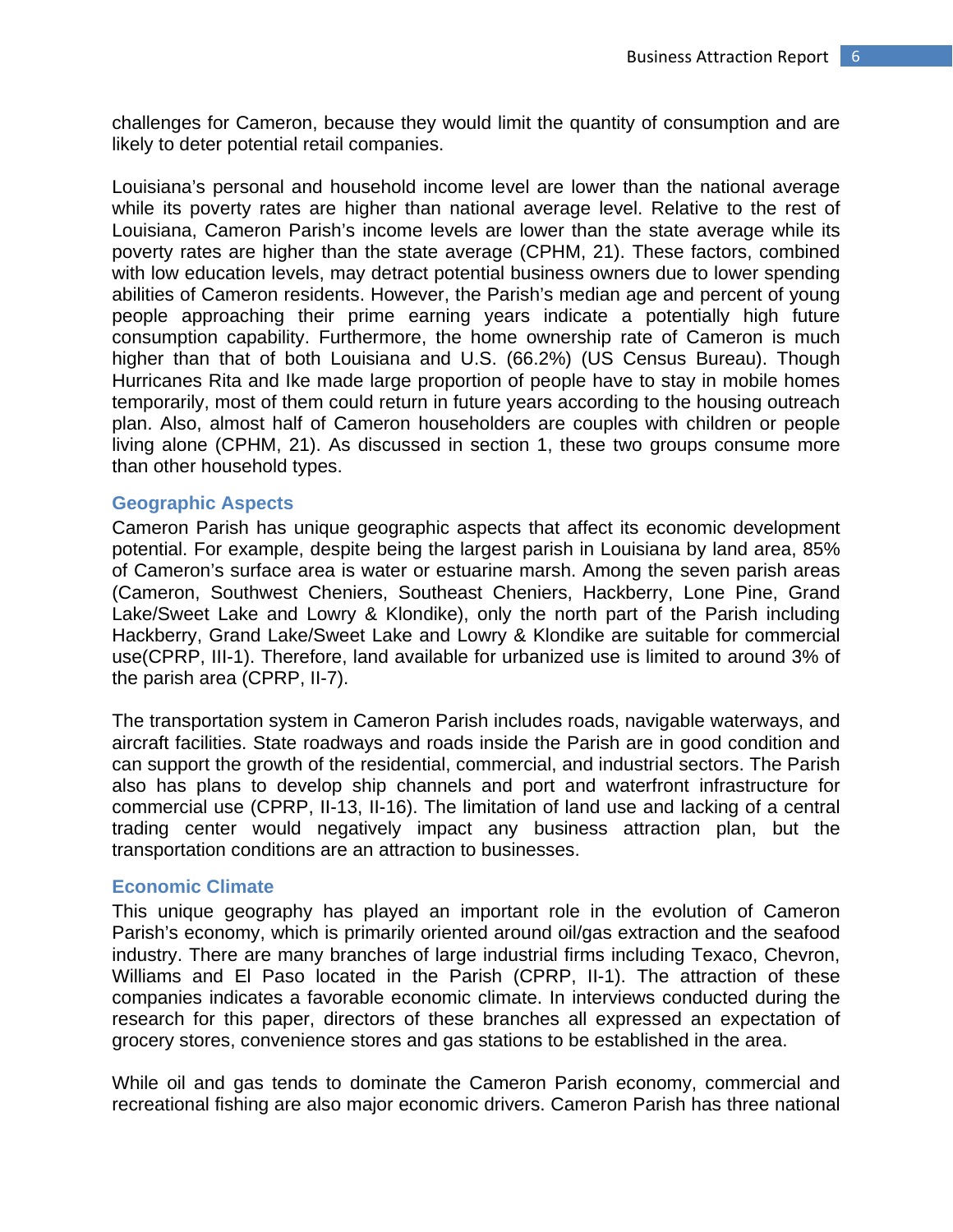wildlife refuges, one state wildlife refuge, beachfront property along the Gulf of Mexico and abundant wetlands and water resources (CPRP, II-23). These hold great potential for tourism development. Tourism growth and subsequent revenues could potentially compensate for the area's small population size in attracting retailers in other sectors.

Specific data is lacking on the number of grocery stores, convenient stores, restaurants and hotel/motels in the Parish. However, interviewees stated that the local markets have much opportunity for growth. Challenges to this growth include the relatively high cost of living in Cameron Parish, based on rental prices and potential for flooding and storm damage. According to the Cameron Parish Housing Plan, the cost of postdisaster building is \$95 - \$120 per square foot. Monthly rent for 1 bedroom, 2 bedroom, 3 bedroom and 4 bedroom apartments are respectively \$548, \$667, \$823 and \$1,159. Hurricanes have resulted in a significant emigration of residents, making it difficult for companies to hire qualified employees.

#### **Community Influence**

Infrastructure data for Cameron Parish post-Hurricane Ike is lacking. Due to the damage sustained from Hurricanes Rita and Ike, infrastructure conditions are insufficient. Community safety concerns center on crime rate and disaster. Sheriff Duhon stated that the crime rate increased after the storms and caused a labor shortage in the Sheriff's Department (CPRP, II-30).

Disaster remains the greatest concern for business owners who are considering locating in Cameron, due to the high possibility of future hurricanes and associated damage. The government's effective disaster mitigation plan and actions, which includes elevating houses, has high costs which deter businesses from locating in Cameron Parish (CPHM, 31).

Previous disasters severely damaged or destroyed schools, hospital/medical facilities, libraries, community recreation centers and other facilities. Despite government efforts, the recovery process is far from complete (CPHM, 44)... However, a positive influence is the residents' participation in the recovery efforts. The Cameron Housing Survey confirms stakeholder involvement because many people stayed in the parish through the difficult conditions and that many of those who left wish to return. Local residents have consistently demonstrated the affinity to Cameron during the Bush School Team's research process.

## **Government Support**

Federal and state funding is a major revenue source of Cameron Parish after the natural disasters. To sustain funding, federal and state regulations mandate the protection of coastal and wetland environments as well as limit land use developments (CPRP, VII-1). These laws and regulations might limit business activity. The impact of specific laws on retail and service businesses would require further research.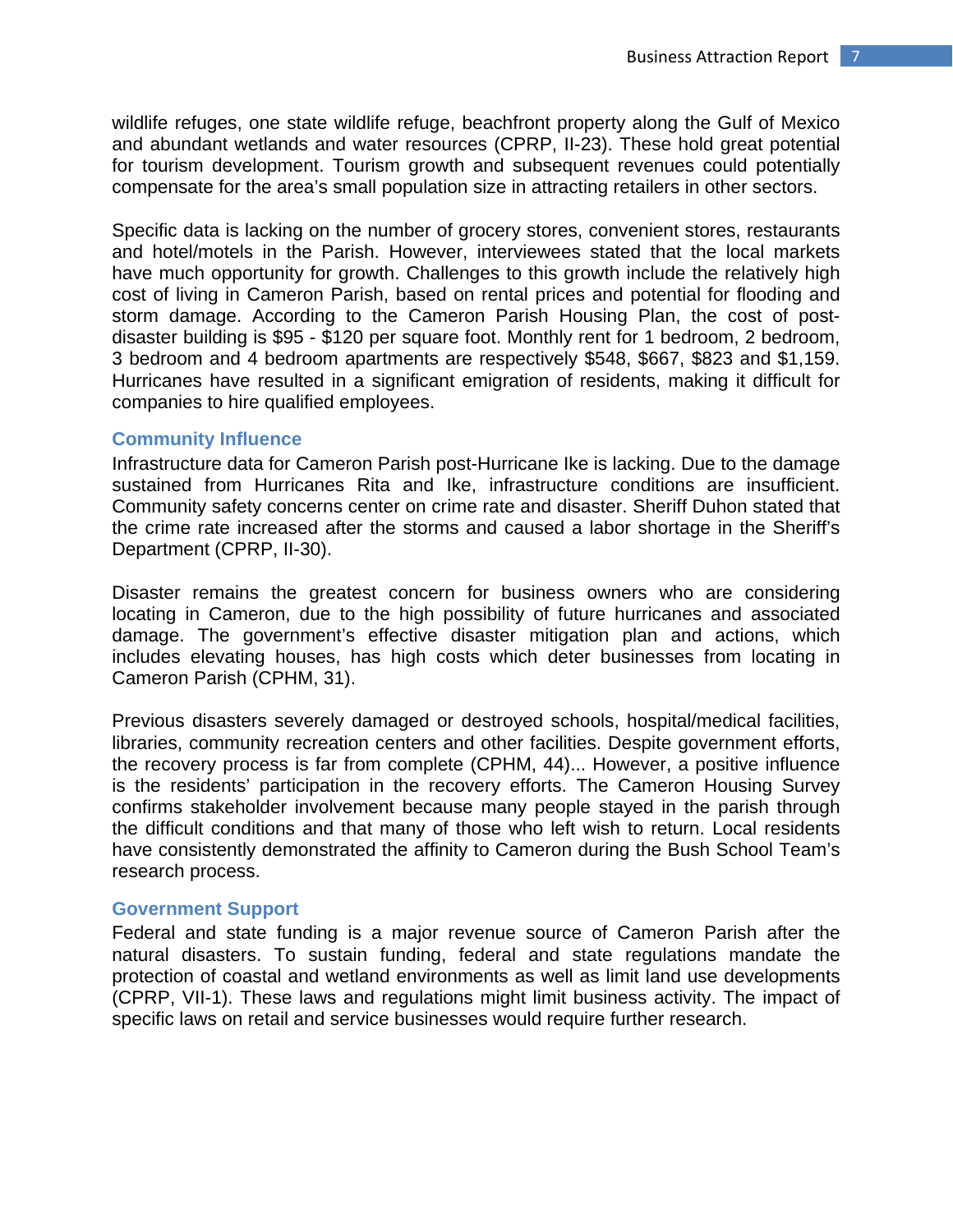# **Section III Recommendations**

Cameron Parish must overcome many specific challenges to become more attractive to businesses. Some challenges can by addressed through government action, while others will require actions from the community.

Irrevocable threats to business development include (1) the frequency and intensity of disasters and (2) limited geographic space available for urbanization. The frequency and intensity of disasters cannot be controlled; however the Hazard Mitigation Plan, developed by the Cameron Police Jury, helps protect residents and mitigates the impact of natural disasters and other man-made hazards. Every five years, this plan is reviewed and re-submitted for approval. The administrator monitors and evaluates the plan each quarter to make changes in the event of external conditions. Additionally, the plan calls for removal of buildings, infrastructure and critical facilities from areas identified as hazard areas. The center of the parish must also be located in a safe site.

Despite geographic challenges, the government can utilize the coastline and other natural resources in an effort to develop tourism. Local officials have started developing plans to increase boating, fishing, hunting and birding tourism. Increased tourism will increase the local residents' income as well as increasing government revenue, as tourism is one factor that attracts businesses.

Many other conditions are in place or can be strengthened for future business development. Promoting population growth and improving transportation systems are part of the government's blueprint. The Cameron Parish Housing Plan will compensate previous homeowners who rebuild and elevate their houses as well as provide soft second mortgages for the first-time buyers. These policies will encourage former residents to return and attract new residents to the parish. Constructing new bridges and ship channels is, considered by parish stakeholders, an important step towards improving the water transportation system. Lastly, local officials are actively contacting departed retailers and service businesses hoping to return to the parish.

# **Recommendations in the Short-Term**

The following discusses short-term in improvements that might strengthen Cameron Parish's business environment.

## Focus on attracting small scale businesses, rather than big ones

Even though most retailers and service businesses seek locations in the center of communities or bustling highway intersections, some small businesses prefer more secluded sites with development potential where they do not have to compete with larger firms. At the same time, many large corporations own specialty chains of small shops which they locate primarily in rural areas. Cameron Parish should consider these small businesses as well as companies with these specialty stores. Marketing techniques that can be employed include (American Planning Association, 2008):

- Identifying groups of firms that are suitable for Cameron Parish
- Advertising on websites and in trade publications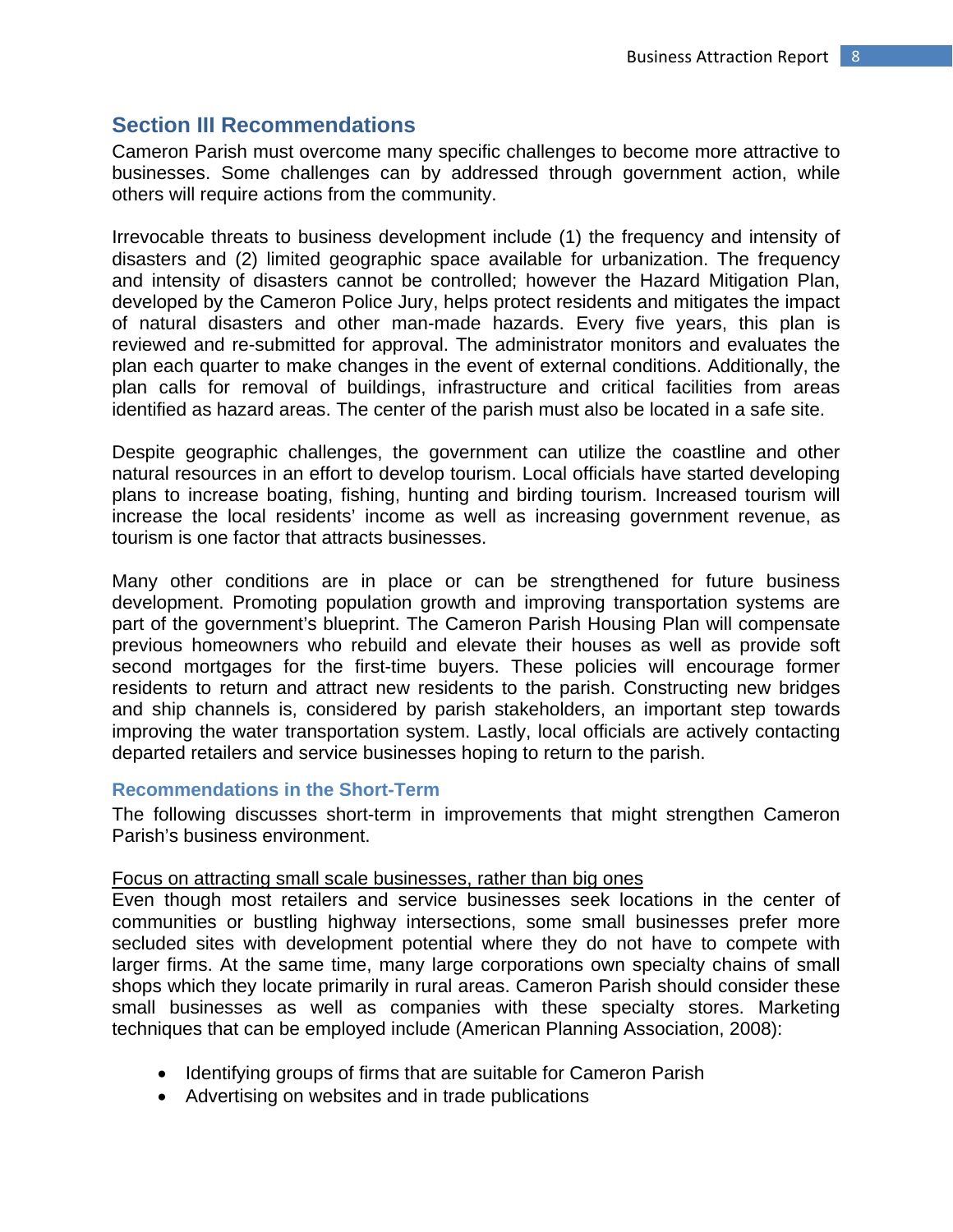- Mailing, calling and conducting prospecting trips to specific companies
- Participating in industry meetings
- Offering seminars for prospective businesses
- Building and maintaining a publicly accessible database of Cameron Parish vital statistics.

## Provide financial assistance to retail and service businesses

Local government can attract businesses by reducing development and operation costs through financial assistance measures. These may include waiving taxes, lowering rents, and making loans more accessible for small businesses. Local businesses have mentioned that they need loans to purchase more facilities. Many operators of small businesses require loans for development but cannot get them due to their lack of economies of scale. If the government can give a grant directly to them or assist them in negotiating with banks, small businesses may be more inclined to locate in Cameron Parish.

## **Recommendations in the Long-Term**

The following discussed longer-term actions impacting business development.

# Continue to improve the condition of Cameron's infrastructure and transportation system

The capacity of a site's development and long-term competitiveness are closely related to infrastructure and transportation. Retailers and service businesses rely on infrastructure to operate and depend on transportation systems to purchase materials. An area with a good physical appearance that is well maintained will become attractive to people in search of a place to live and work (American Planning Association, 2008).

## Develop a workforce education and training program

Local employment programs can provide training and personal skills courses based on these businesses' requirements. The Parish also can build a database to connect job seekers to potential employers and public programs. The local community, businesses, and economic development department of the government must take a key role in workforce training programs, to compensate for the absence of a functioning high school in Cameron Parish.

# Construct a trading center in Cameron Parish

Cameron Parish's scattered living situation is problematic; however, this can be resolved through the construction of a trading center. This main street approach has been commonly used in other places and could be applied in Cameron Parish with multiple stores (grocery stores, restaurants and hotels/motels) and could be constructed in the Parish and form the center of future community development (Burayidi, 2001).

## Encourage entrepreneurship among local residents

Barriers of entry for convenience stores, restaurants and small motels are often minimal. Local residents are familiar with local markets and have incentives to contribute to local development. Cameron Parish could set up a small business assistance center to foster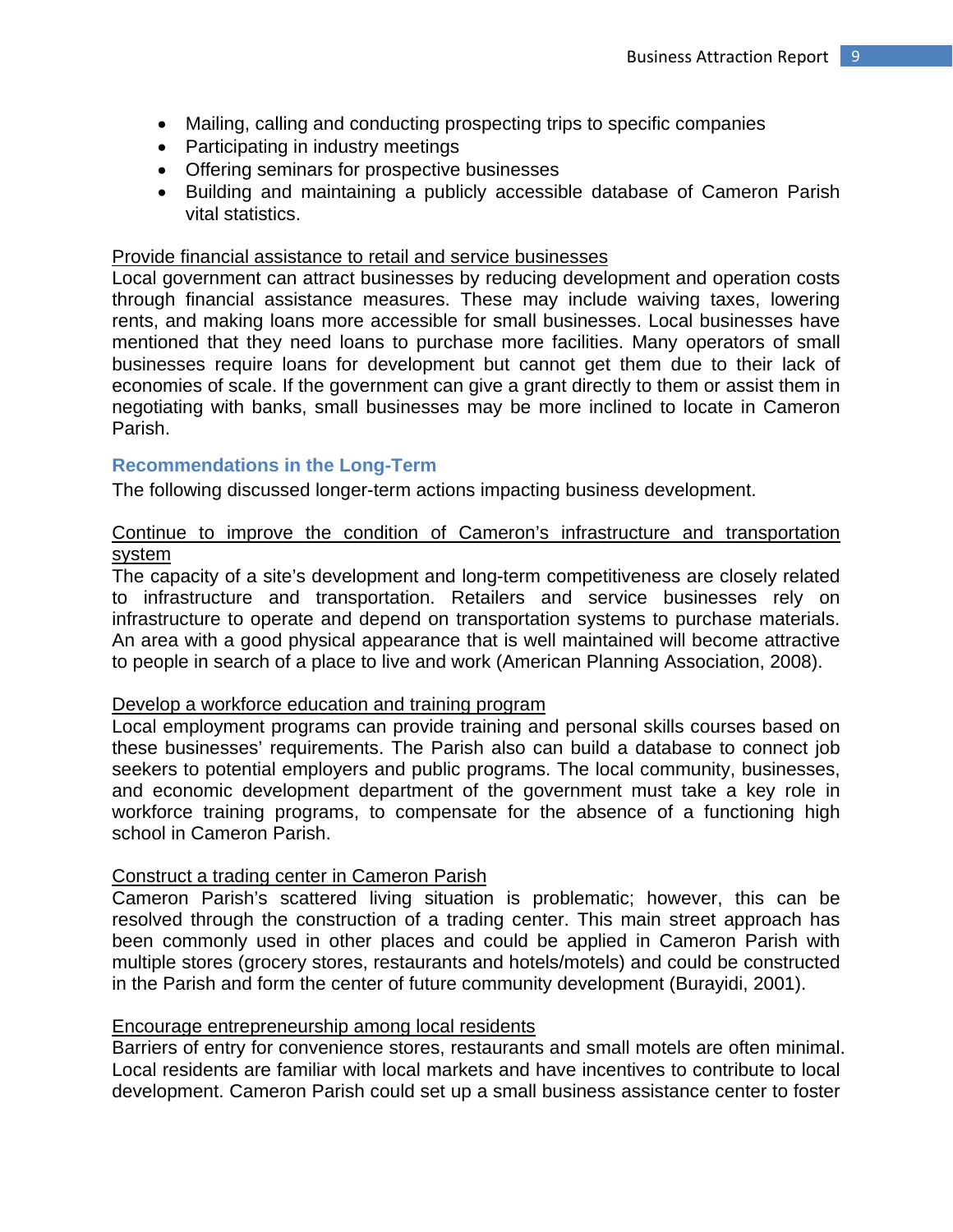new business start-ups. The assistance center would provide management training, counseling, consulting, and research services for local residents. The workforce training program would work with this center to provide employees for these new businesses (American Planning Association, 2008). Furthermore, the government could provide loans or grants for start-up local businesses. For example, in the City of Bryan, Texas, the Business Development Loan Program helps local businesses. Businesses are granted loans with low and fixed interest rates to reimburse costs related to fixed assets, inventory, working capital, facilities and property. The loan committee has the authority to grant and amend all loans. Owners of these businesses are required to hire at least 51 percent low-income residents. This program has successfully contributed to the development of local businesses and creation of jobs for low-income residents.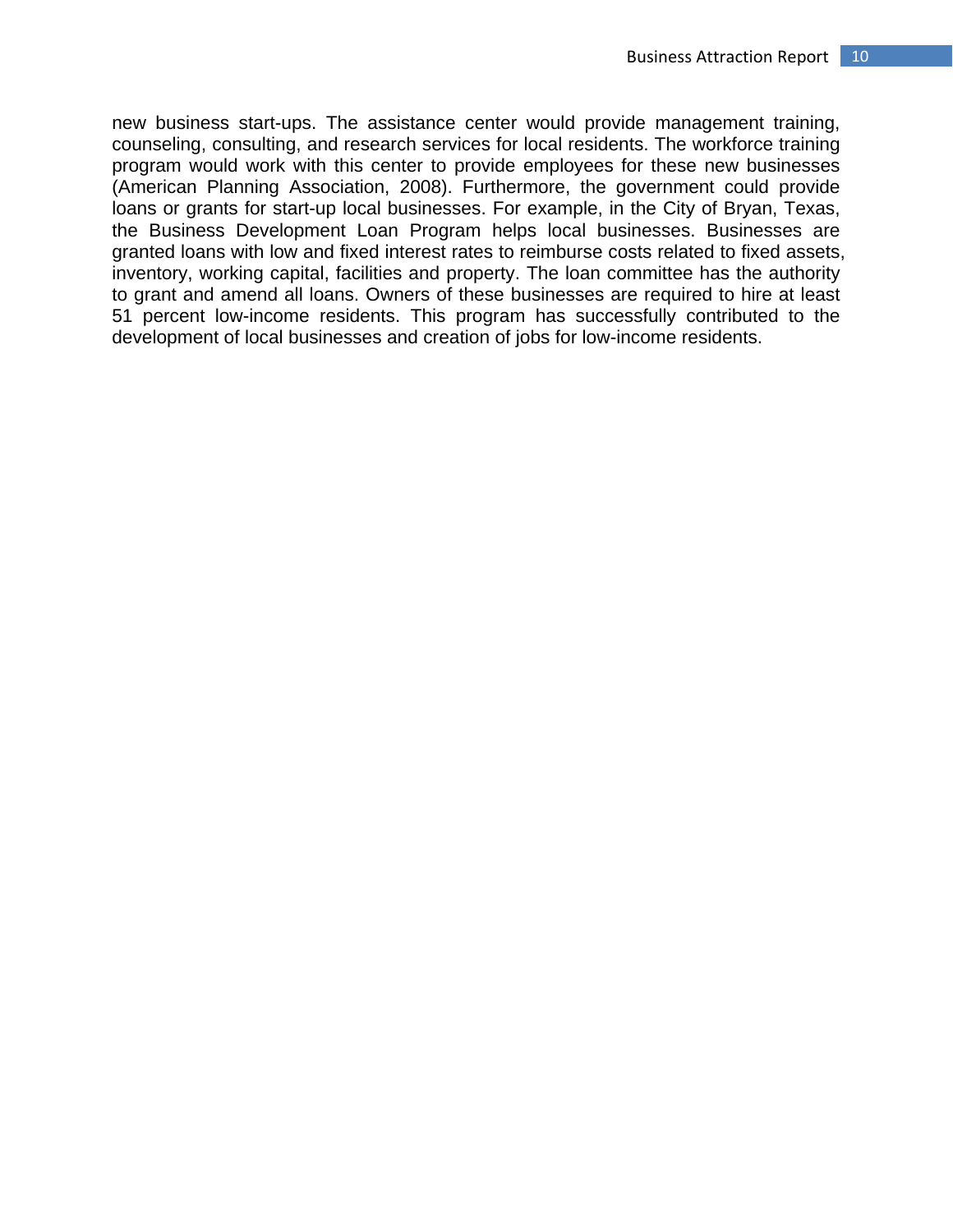# **References**

- American Planning Association. 2008. "Tools of the Trade." Accessed: (February, 2010)http://www.planning.org/eda/toolkit/.
- Axman, Andi. 2003. *Entrepreneur Magazine's Ultimate Small Business Advisor : All You Need to Know*. Irvine, CA: Entrepreneur Press.
- Bull, Adrian O. 1994. "Pricing a Motel's Location". International Journal of Contemporary Hospitality Management. 6(6), 10-15.
- Burayidi, Michael A. 2001. *Downtowns: Revitalizing the Centers of Small Urban Communities.* New York: Routledge.
- Cadotte, E.R. and N. Turgeon, 1988. "Key Factors In Guest Satisfaction". *Cornell Hotel and Restaurant Administration Quarterly.* 28(4), 44-51.
- Craig, C. Samuel. 1984. "Model of Retail Location Process: a Review." *Journal of Retailing*. 60 (Spring 1984) 5-36.
- Enz, Cathy and Linda Canina and Zhaoping Liu. 2008. "Competitive Dynamics and Pricing Behavior in US Hotels: The Role of Co-location." *Scandinavian Journal of Hospitality and Tourism*. 8(3), 230-250.
- Ghosh, A and S. L. McLafferty.1987. "Location Strategies for Retail and Service Firms." *Lexington*, MA: Lexington Books.
- Hoch, Stephen J. et al. 1995. "Determinants of Store Level Price Elasticity*." Journal of Marketing Research*. 32: 17-28.
- Horak, S. 1997. "Influence of Forested Area in Hotel Vicinity on Hotel Accommodation Prices." *Turizam*.: 45(5/6), 125-138.
- IBISWorld. 2009a. "Supermarkets & Grocery Stores in the US Industry Report http://www.ibisworld.com.libezproxy.tamu.edu:2048/industry/default.aspx?indid=1040).
- IBISWorld 2009b. "Gas Stations with Convenience Stores in the US Industry Report." http://www.ibisworld.com.libezproxy.tamu.edu:2048/industry/default.aspx?indid=1062.
- IBISWorld.2009c. "Full-Service Restaurants in the US Industry Report". http://www.ibisworld.com.libezproxy.tamu.edu:2048/industry/default.aspx?indid=1674.